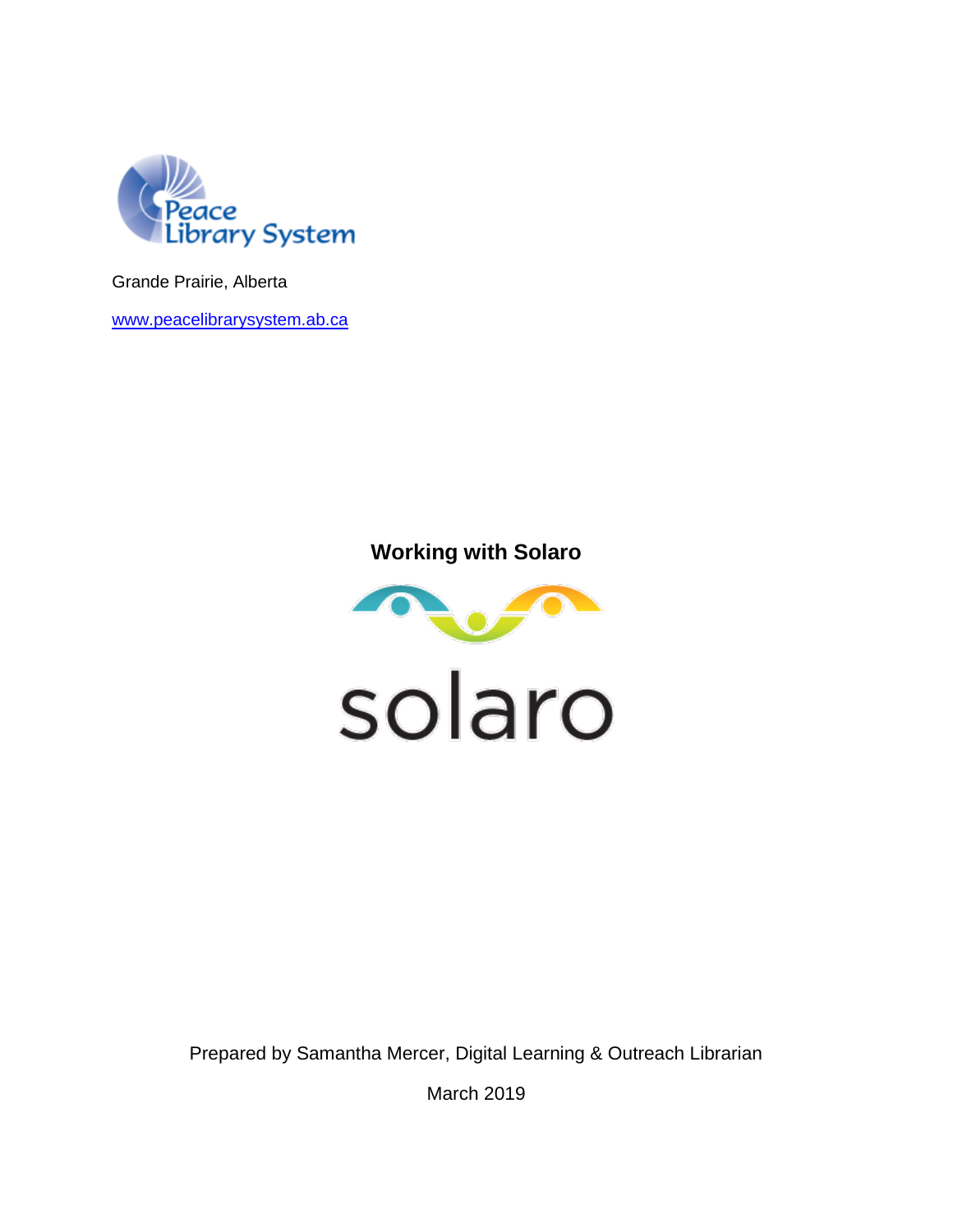# **Contents**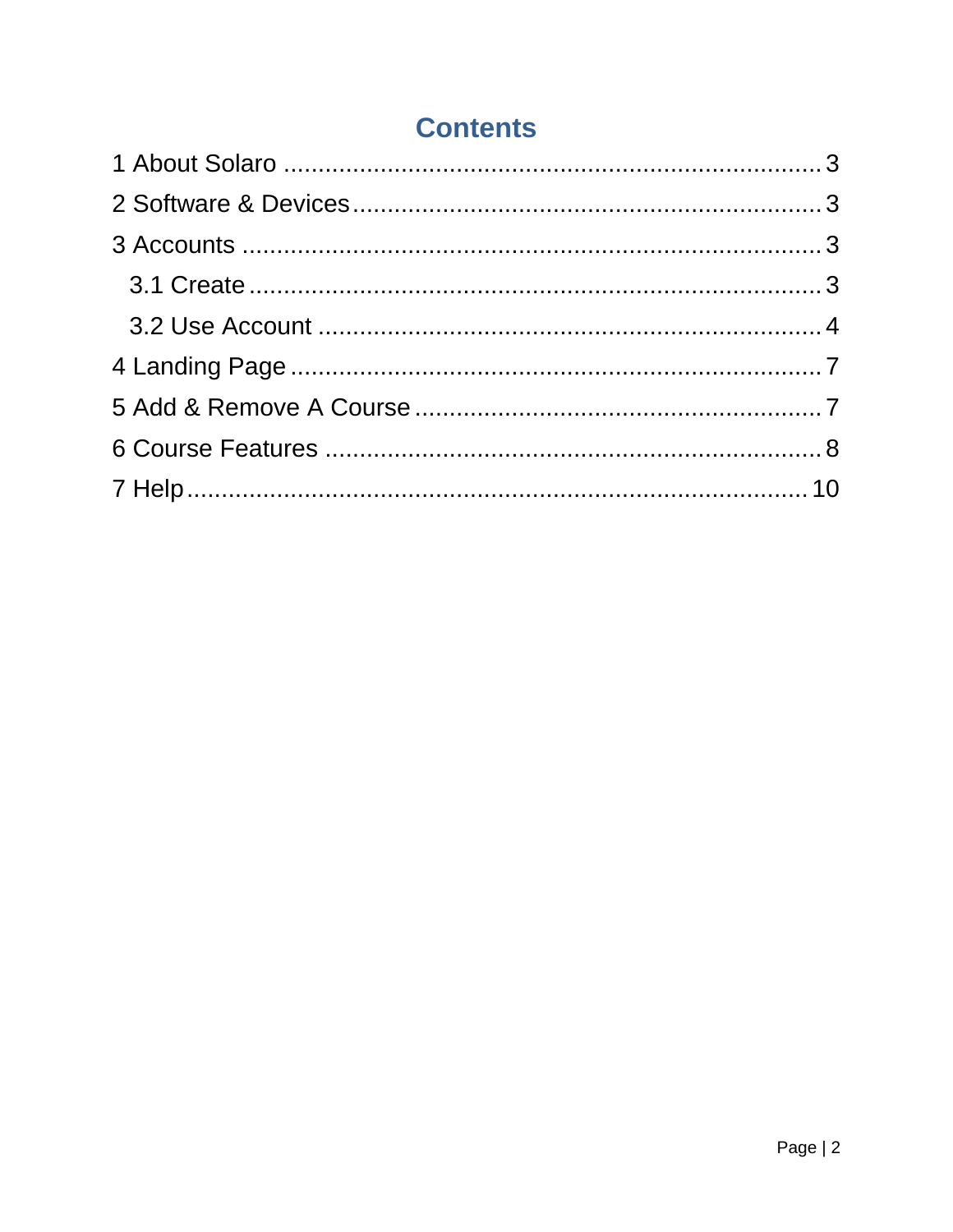## <span id="page-2-0"></span>**1 About Solaro**

Solaro is a homework help resource available to Peace Library System libraries. You can access Solaro anywhere when you have an internet connection. Solaro allows you to select your province and grade to ensure you are learning the proper curriculum.

This is a patron exclusive resource requiring a library barcode and pin to create an account and login. Make sure you don't forget what your username is because this cannot be changed.

## <span id="page-2-1"></span>**2 Software & Devices**

#### **Browser**

We recommend using Solaro on a browser. Make sure your internet browser is up to date. No programs or software need to be downloaded as this is a completely browser-based resource. You will need a constant internet connection to access content.

### **Mobile App**

There is a Solaro mobile app available for free on iOS and Android devices. You will need to create your Solaro account on a browser and once created, you can login on the mobile app. You will need a constant internet connection to access content. You navigate the mobile app using the menu icon on the top left.

# <span id="page-2-2"></span>**3 Accounts**

### <span id="page-2-3"></span>**3.1 Create**

On a browser, to register and receive your login credentials:

- 1. Access Solaro from your library's eResource page.
- 2. Enter your library barcode and pin before selecting **Login.**
- 3. Enter your library barcode and select **Request** to get your login credentials.



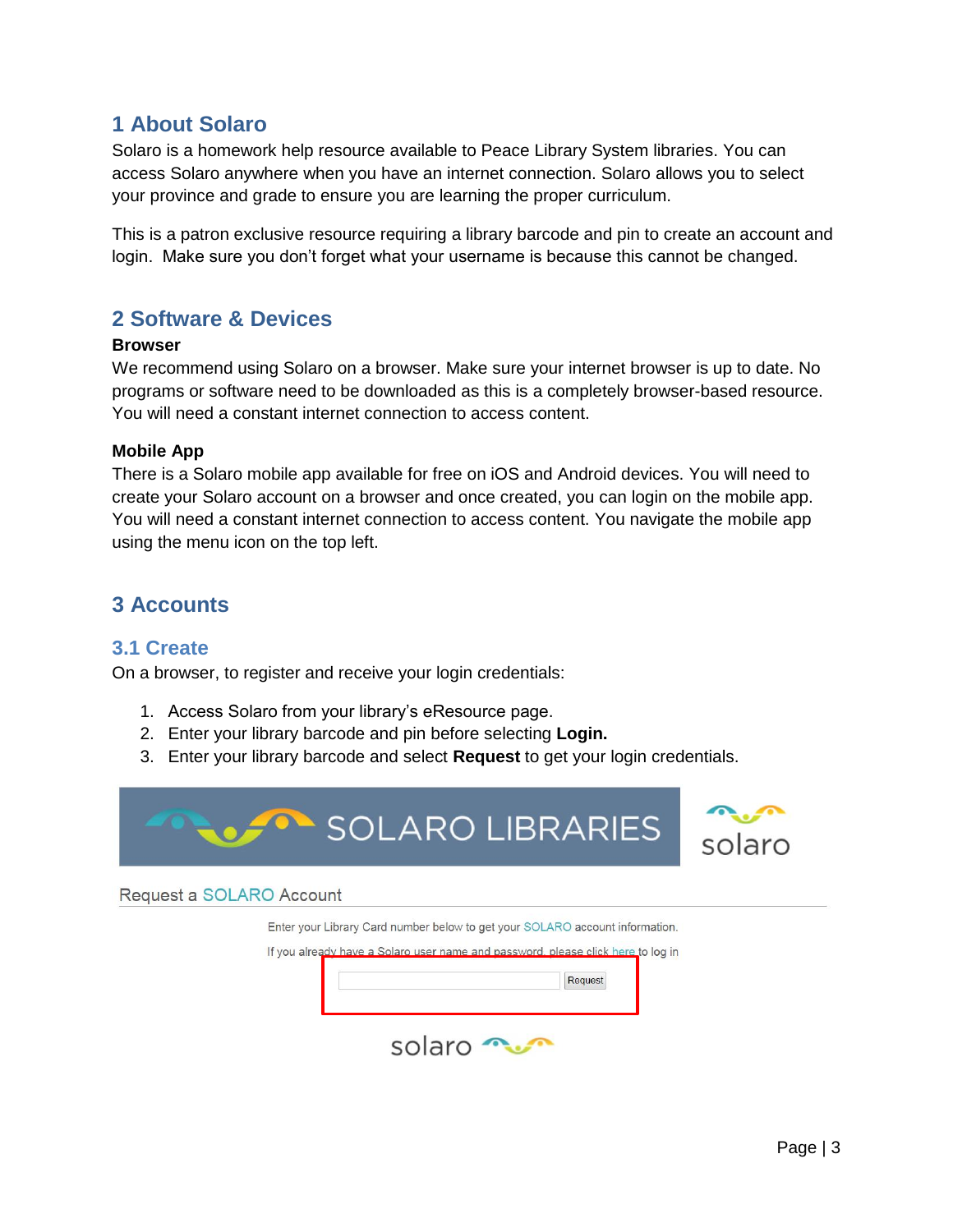After you have received your login credentials:

- 1. Access Solaro from your library's eResource page.
- 2. Enter your library barcode and pin before selecting **Login.**
- 3. Select **here** directly above the **Request** button.





4. Enter your username and password and select **Sign In**.

### <span id="page-3-0"></span>**3.2 Use Account**

A. Once you have an account, you can create an avatar by selecting the silhouette on the top right.

| Home $\boxtimes$ ToDo 3 | Hello, Samantha<br>GЪ. |  |
|-------------------------|------------------------|--|
|                         | Search Lessons         |  |
|                         |                        |  |

B. Select "Hello, *name*" to fill out your profile information.

| Home $\boxed{\blacksquare}$ ToDo 3 $\frac{1}{\blacksquare}$ 2 $\boxed{\clubsuit}$ |                | Hello, Samantha <mark>I</mark> | Ξ |  |
|-----------------------------------------------------------------------------------|----------------|--------------------------------|---|--|
|                                                                                   | Search Lessons |                                |   |  |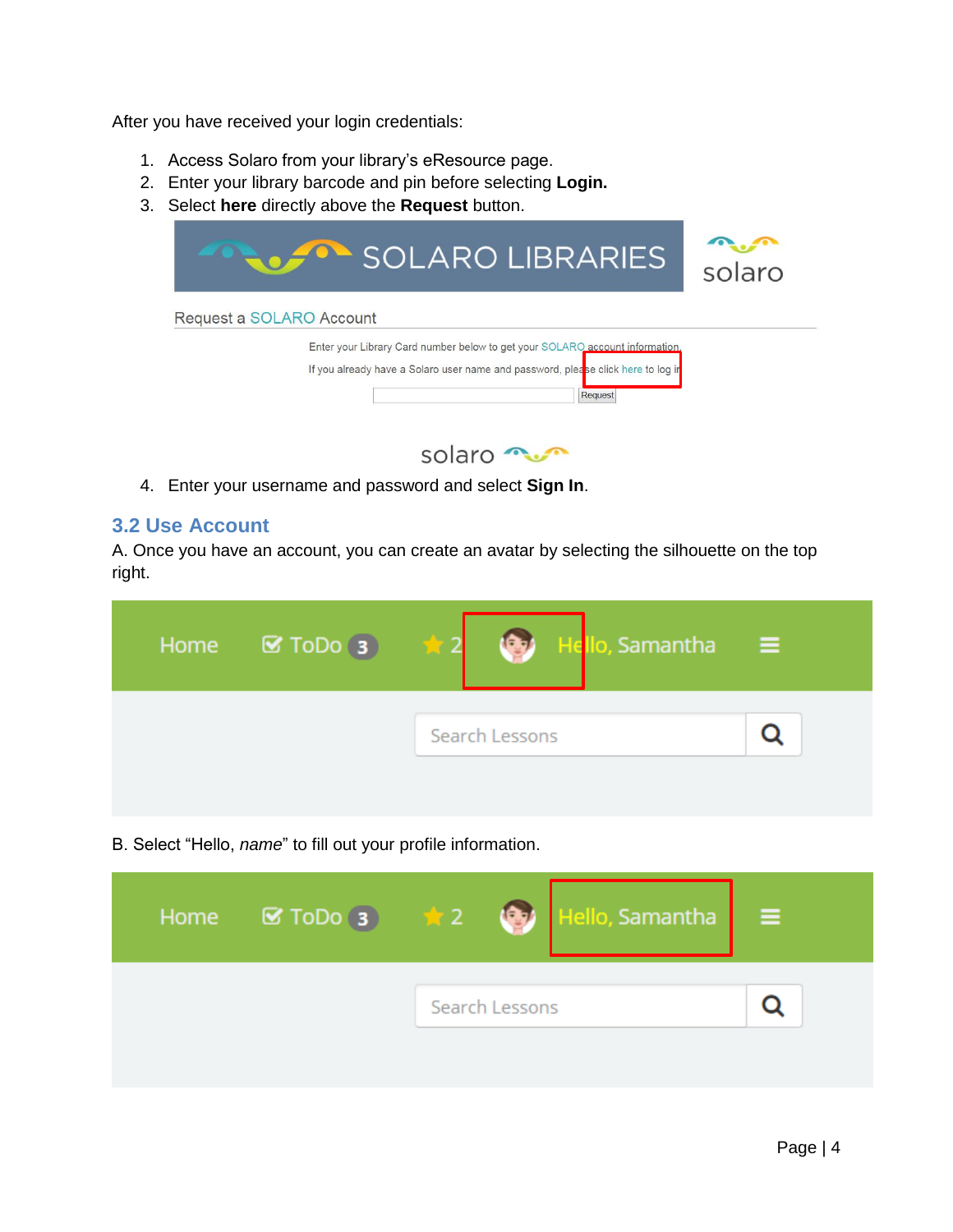C. As you complete lessons, your account will earn stars. These stars can be spent purchasing new clothes for your avatar. To do this, select the menu icon on the top right, click on **My Progress** and select the **Rewards** tab.

| Home | $\mathbf G$ ToDo $\mathbf G$ | $\bigstar$ 2   | Hello, Samantha<br>Ξ                                                        |
|------|------------------------------|----------------|-----------------------------------------------------------------------------|
|      |                              | Search Lessons | My Progress<br>$\phi_{8}^{a}$ My Account<br>? Help<br>$\rightarrow$ Log Out |

D. To access your account activity report and calendar, select the menu icon on the top right. You can switch between the **Calendar** and **Activity Report** tabs.

| Home | $\blacksquare$ ToDo 3 $\qquad \qquad \blacktriangle$ 2 | <b>Legal</b>   | Hello, Samantha<br>Ξ                                                                     |
|------|--------------------------------------------------------|----------------|------------------------------------------------------------------------------------------|
|      |                                                        | Search Lessons | My Progress<br>$\Phi_{\mathbf{8}}^{\mathbf{8}}$ My Account<br>? Help<br>$\Theta$ Log Out |

| <b>∿</b> ∞ solaro                                                                                                                     |    | ■ ToDo 3 ★ 12 ● Hello, Samantha<br>Home                                                 | - 21    |
|---------------------------------------------------------------------------------------------------------------------------------------|----|-----------------------------------------------------------------------------------------|---------|
| i Home » My Progress<br><b>Activity Report</b><br>Calendar<br>Rewards<br>Stars in your account as of March 06, 2019 at 03:56 PM is 12 |    | Search Lessons                                                                          | Q       |
| <b>Stars Earned</b><br>$\star$<br>Lesson: Using Prior Knowledge to Interpret                                                          | 29 | <b>Stars Redeemed</b><br>Purchased virtual accessory Shoe<br>$\bigstar$<br>4 months ago | 17<br>5 |
| 5 days ago<br>Lesson: Predicting<br>★                                                                                                 |    | Purchased virtual accessory Shirt<br>$\star$<br>3 months ago                            | 12      |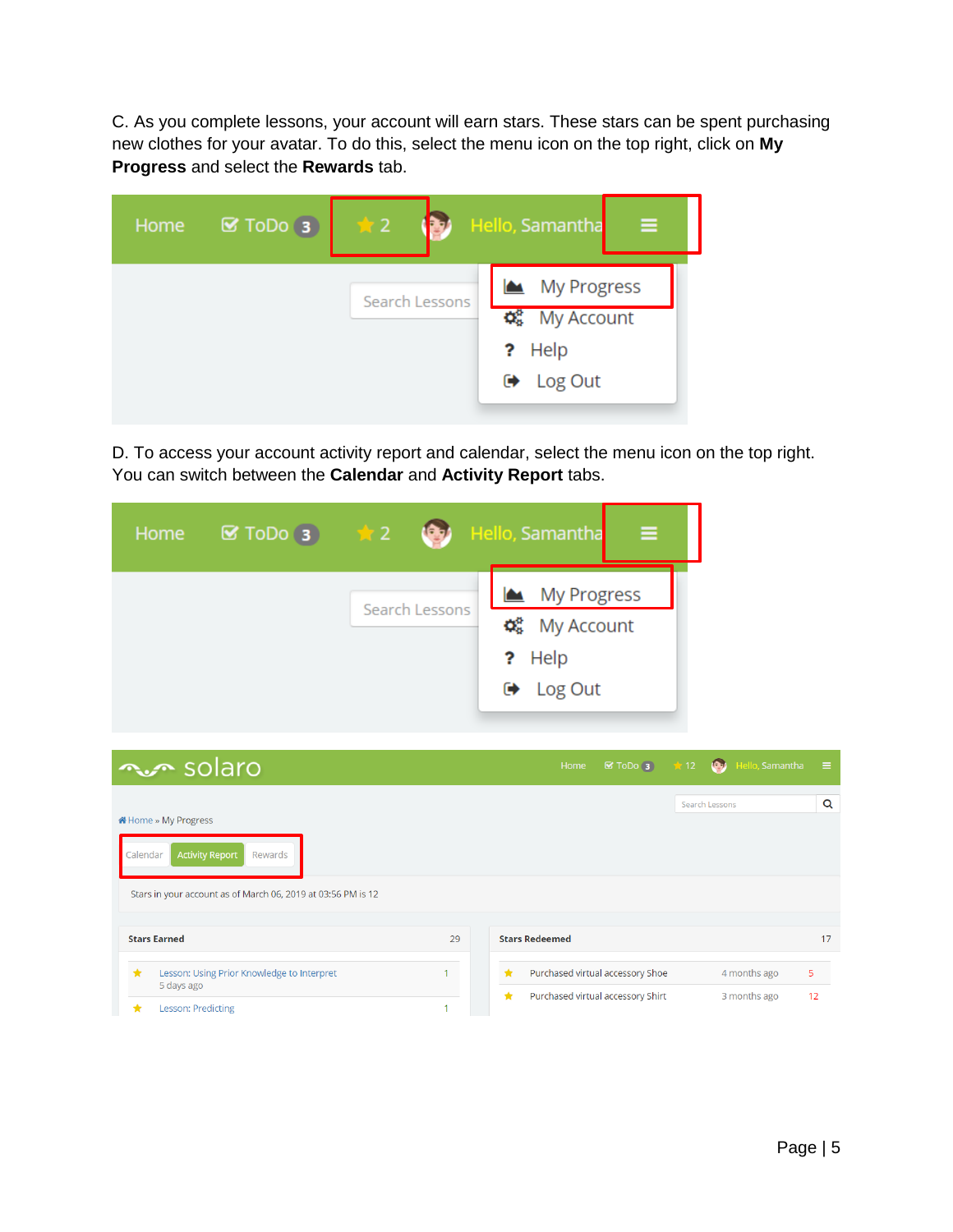E. Parental access to an account can be set up. To do this, select the menu icon on the top right and select **My Account**. On the new page, scroll down to **Invite Parent** and add their email.

÷

|                                        | Home <b>&amp; ToDo</b> 3 <b>x</b> 2 <b>(3)</b> Hello, Samantha | ≡                                                            |
|----------------------------------------|----------------------------------------------------------------|--------------------------------------------------------------|
|                                        | Search Lessons<br>? Help                                       | My Progress<br>$\phi_{8}^{8}$ My Account<br><b>■</b> Log Out |
| Gender:                                | Female                                                         |                                                              |
| Timezone:                              | Mountain Time (US & Canada)                                    |                                                              |
| Libraries:                             | Peace Library System                                           |                                                              |
|                                        |                                                                |                                                              |
| <b>Invite Parent</b>                   |                                                                |                                                              |
| Add e-mail address                     | Add                                                            | <b>No e-mail address</b>                                     |
|                                        |                                                                |                                                              |
| <b>Change Password</b>                 |                                                                |                                                              |
| <b>Current Password:</b>               |                                                                | $\star$                                                      |
| <b>New Password:</b>                   |                                                                | $\star$                                                      |
| <b>Confirm New</b><br><b>Password:</b> |                                                                | $^\star$                                                     |
| <b>Change Password</b>                 |                                                                |                                                              |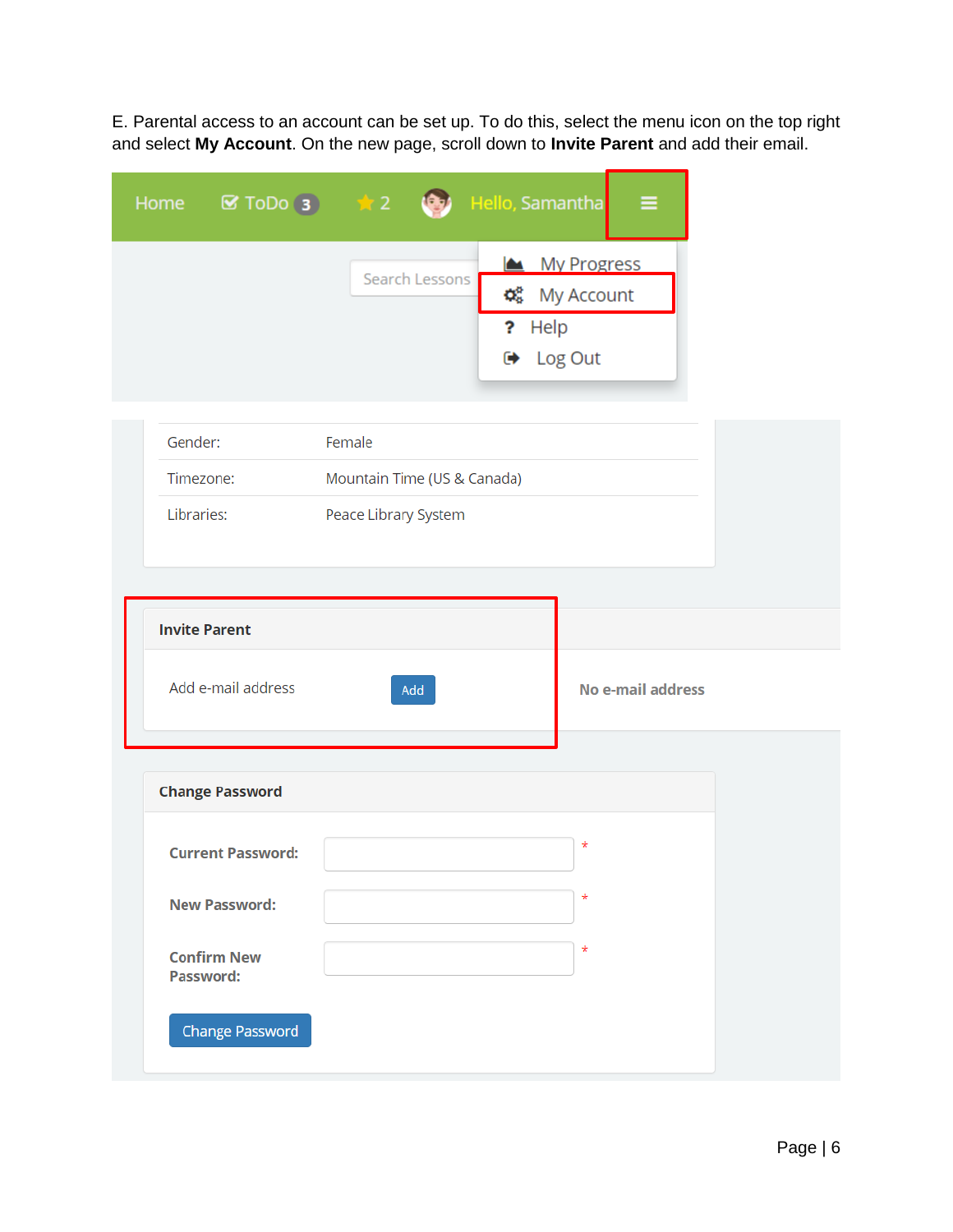# <span id="page-6-0"></span>**4 Landing Page**

Your home page or landing page is where you will be brought whenever you login. This is where you will see any courses you are in. Simply click on the course you want to enter and you can begin navigating topics, assessments and study tools.

| num solaro              |                      | Home           | ■ ToDo 3 ★ 12 ● Hello, Samantha<br>$\equiv$ |
|-------------------------|----------------------|----------------|---------------------------------------------|
| Logged in successfully. |                      |                | $\times$                                    |
| « Home » Courses        |                      |                | Q<br>Search Lessons                         |
| Courses                 |                      |                |                                             |
| <u>ah</u>               | $\frac{8}{900}$      |                |                                             |
| English Language Arts 7 | <b>Mathematics 9</b> | Science 7      |                                             |
| $\bullet$<br>血          | 皿<br>$\mathbf 0$     | $\bullet$<br>而 |                                             |
| + Add Course            |                      |                |                                             |

# <span id="page-6-1"></span>**5 Add & Remove a Course**

Add a course from your landing page:

- 1. Select the blue **+ Add Course** button.
- 2. Select "Alberta" as your region and the grade before clicking **Update**.
- 3. Check the box beside the class you want to take and select the blue **Save** button.

Remove a course from your landing page:

- 1. Select the menu icon on the top right and select **My Account** from the drop down menu.
- 2. Select the tab **Select Courses** to the right of your avatar.
- 3. Uncheck the box beside the course you want to remove and select the blue **Save** button.

| <b>Region:</b><br>Alberta<br>$\boldsymbol{\mathrm{v}}$ | Grade:<br>Update<br>$\overline{7}$<br>$\boldsymbol{\mathrm{v}}$ |                                                                  |
|--------------------------------------------------------|-----------------------------------------------------------------|------------------------------------------------------------------|
| <b>Select Courses</b>                                  |                                                                 |                                                                  |
| Grade 6                                                | Grade 7                                                         | Grade 8                                                          |
| English Language Arts 6 (AB)<br>□                      | English Language Arts 7 (AB) m<br>$\overline{\mathcal{L}}$      | English Language Arts 8 (AB)<br>$\Box$                           |
| Mathematics 6 (AB)<br>$\Box$                           | Mathematics 7 (AB)<br>$\Box$                                    | Mathematics 8 (AB)<br>$\Box$                                     |
| Science 6 (AB)<br>□                                    | Science 7 (AB) III<br>$\overline{\mathcal{L}}$                  | Science 8 (AB)<br>$\Box$                                         |
| Social Studies 6 (AB)<br>□                             | Social Studies 7 (AB)<br>$\Box$                                 | Grade 9                                                          |
|                                                        |                                                                 | Mathematics $9(AB)$ $\overline{III}$<br>$\overline{\mathcal{L}}$ |
|                                                        |                                                                 | Save                                                             |
| Displaying courses under region Alberta and grade 7    |                                                                 |                                                                  |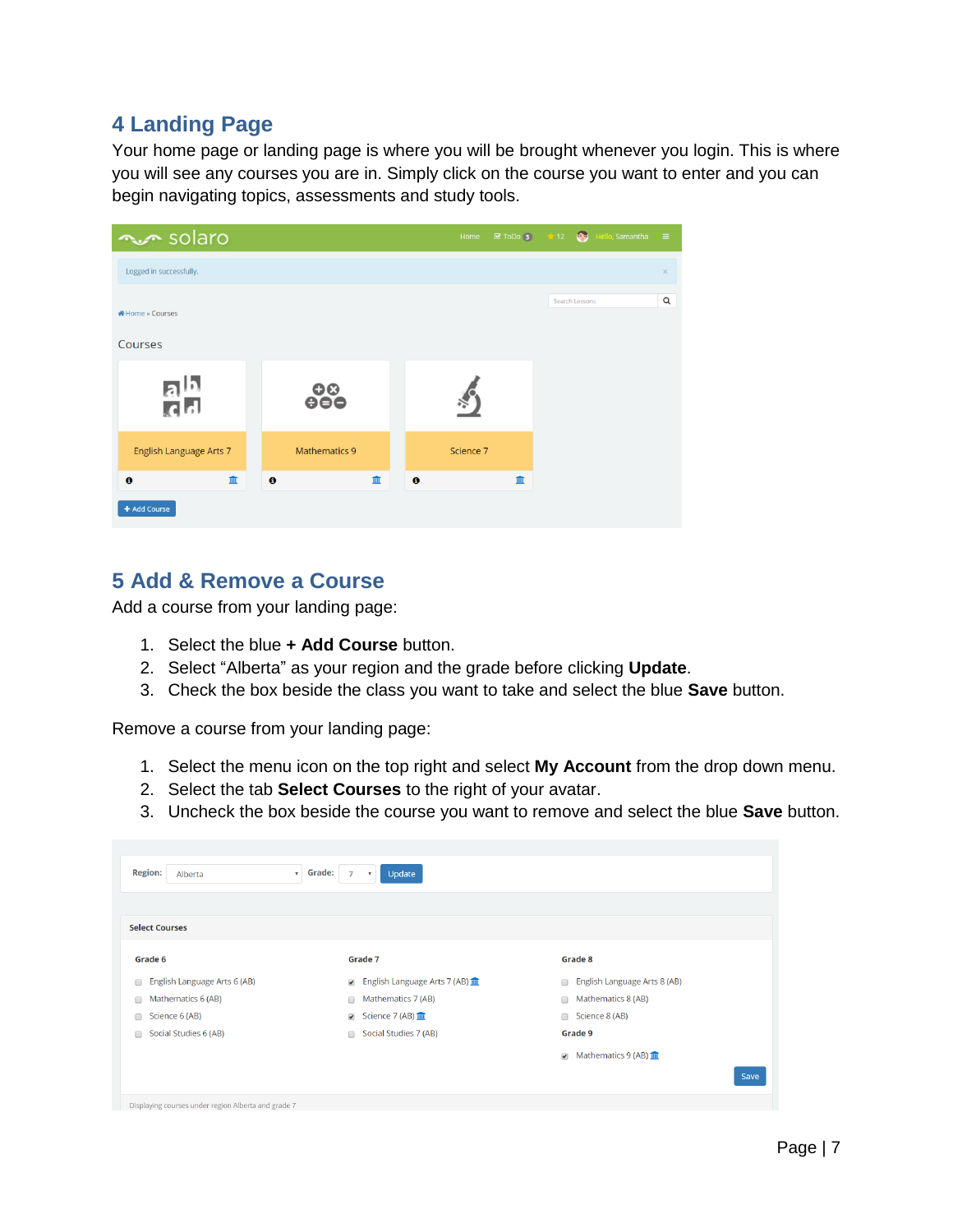## <span id="page-7-0"></span>**6 Course Features**

A. Topics

All courses are organized by topics. Simply click on the topic and you will be brought to that topics table of content. Once you finish a unit, a green checkmark will appear beside it. If a unit is started but not completed, the checkmark will be yellow.

| <b>Explicit Ideas</b>                  | ELA7.2.1 i         | $\overline{\phantom{a}}$ | $\checkmark$ |
|----------------------------------------|--------------------|--------------------------|--------------|
| <b>Literal Comprehension</b>           | ELA7.2.1 $\vec{i}$ | $\sim$                   | $\checkmark$ |
| Inferential and Judgment Comprehension | ELA7.2.2 7         | $\sim$                   | ✓            |
| Predicting                             | ELA7.2.1 i         | $\sim$ $-$               | ✓            |
| Questioning                            | ELA7.2.2 i         | $\sim$                   | $\checkmark$ |
| <b>Inferring</b>                       | ELA7.2.2 $\vec{i}$ | $\sim$                   | $\checkmark$ |

#### B. Assessments

Courses offer a variety of ways for you to quiz yourself to see where you are starting at, how you are leaving the course, and how well you are understanding the content. There are pre & post-tests, reading practice, and practice tests. Before entering a quiz, you will be shown rules so you can get the most accurate results from the test.

**A** Home » English Language Arts 7 » Assessments

Pre & Post Test Practice

#### Pre & Post Test Practice Rules

• You may use paper, a pencil, and a calculator.

. You may end a pre & post test practice early without answering every question. Your pre & post test practice will be saved for you to finish later. To finish a saved pre & post test practice, find the "Finish Up" link on the "pre & post test results" page.

. If you are not sure about an answer, click "Just Guessing." That question will be marked with a special icon so you can review it later.

. If your session is inactive for 240 minutes, your pre & post test practice progress will be automatically saved for you to finish later.

Back

**Start Practice**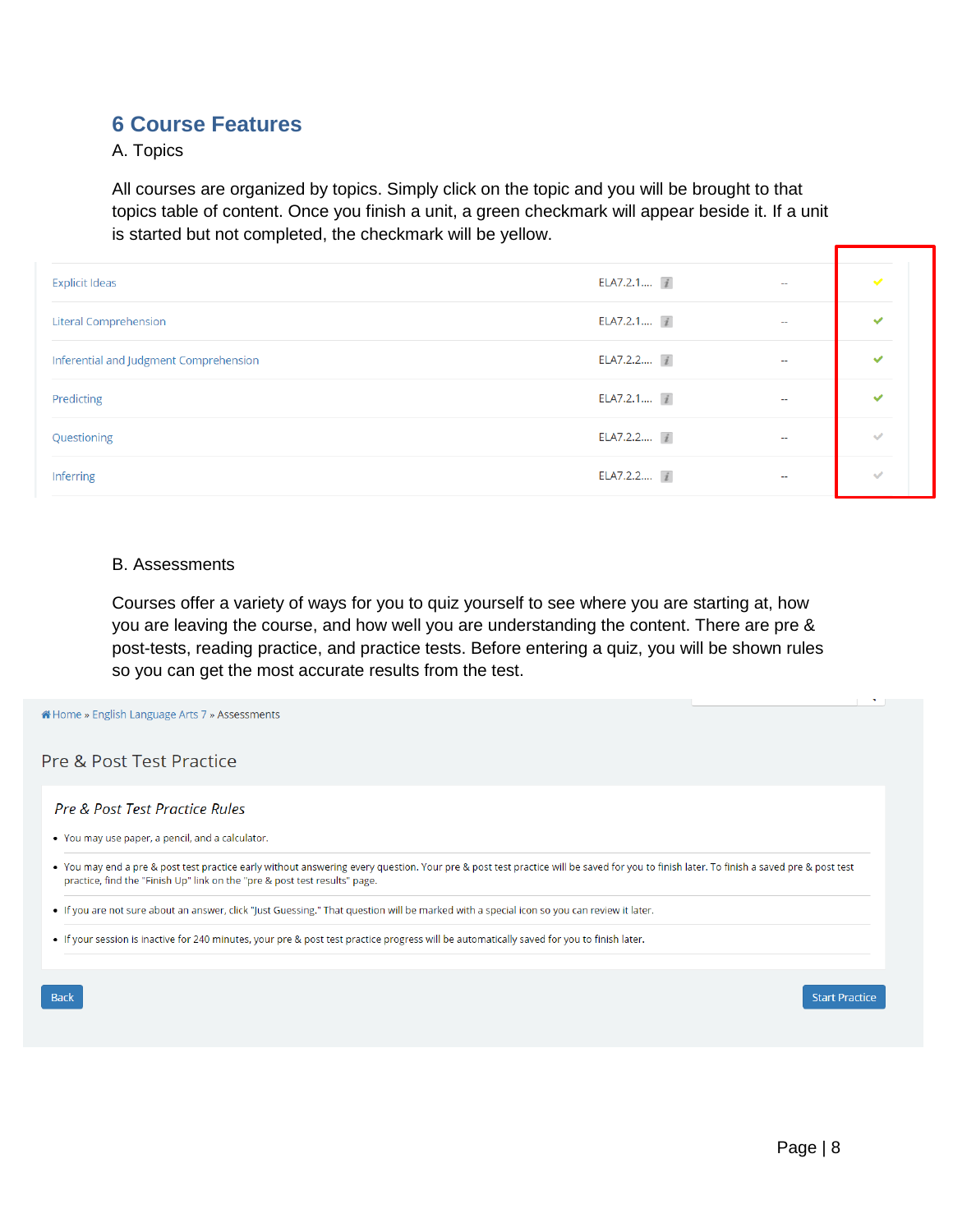### C. Flashcards

Any flashcards created can be accessed on the course homepage. As you work through courses, you can create flashcards to help you study. To do this:

- 1. Highlight the text in a unit that you want to remember.
- 2. Select **Add Flashcard**.
- 3. Fill in the free text box with a question to quiz yourself with.
- 4. Select **Save**.

| <b>Avec</b> solaro                                                |                                                                                                                                                                                                                       | Home SToDo 3 11 (3) Hello, Samantha |      |                |                                         |  |
|-------------------------------------------------------------------|-----------------------------------------------------------------------------------------------------------------------------------------------------------------------------------------------------------------------|-------------------------------------|------|----------------|-----------------------------------------|--|
|                                                                   |                                                                                                                                                                                                                       |                                     |      | Search Lessons |                                         |  |
| <b>A</b> Home » English Langua<br>Implicit Idea                   | <b>Add Flashcard</b><br><b>Question (255 characters left)</b><br>Create question here.                                                                                                                                |                                     |      |                |                                         |  |
| <b>II</b> Lesson<br>C Lesson Completed<br>Explicit ideas are idea | <b>Answer</b><br>Implicit ideas are ideas that the writer does not directly mention but that you can figure out based on clues the writer<br>gives. For example, the following paragraph contains some implicit ideas |                                     |      |                | s <sup>n</sup> Discus<br>on but that yo |  |
| can figure out based                                              |                                                                                                                                                                                                                       |                                     | Save | Cancel         |                                         |  |

If you have flashcards from multiple units in a course, they will be sorted into different decks.

| Flashcards |                                  |
|------------|----------------------------------|
|            | Explore Thoughts, Ideas, Fe Deck |
|            | Cards in Deck: 1                 |
|            |                                  |
|            | Comprehend and Respond Pers Deck |
|            | Cards in Deck: 2                 |
|            |                                  |